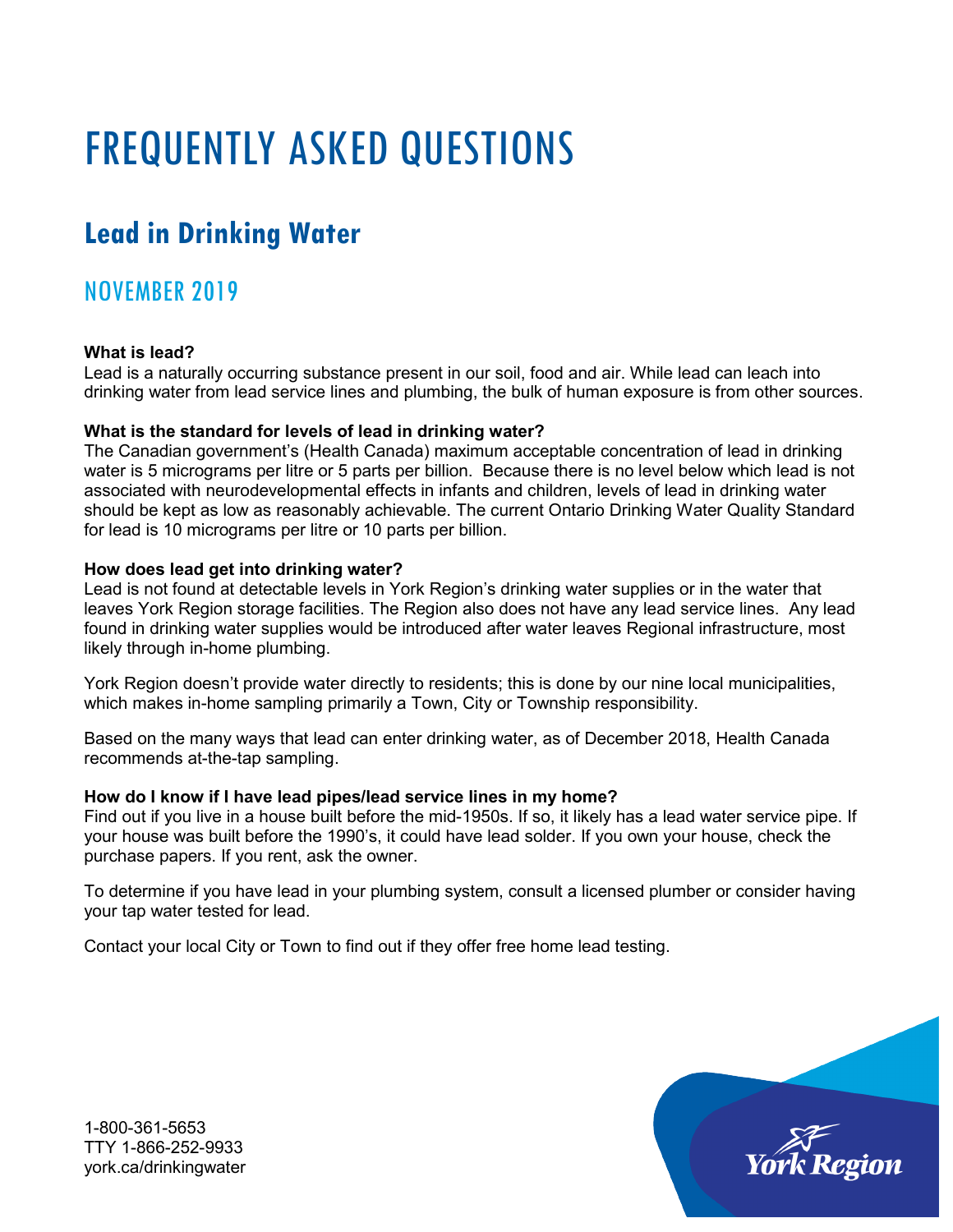#### **What should I do if I live in a house with lead pipes/lead service lines?**

York Region Public Health recommends those with lead pipes take the following actions:

#### *1. Call your local City of Town*

Find out if your City or Town has a lead service line replacement program.

#### *2. Test your water*

You can have your water tested through a private laboratory to determine lead levels. . A list of commercial licensed laboratories that test for lead in drinking water can be found on the Ministry of the Environment, Conservation and Parks' website at: [https://www.ontario.ca/page/laboratories](https://www.ontario.ca/page/laboratories-licensed-test-lead)[licensed-test-lead.](https://www.ontario.ca/page/laboratories-licensed-test-lead) Contact Health Connection to interpret sample results at 1-800-361-5653.

#### *3. Flush your pipes*

Has water been sitting in your pipes for several hours? Run the tap until it is cold (about one minute) before drinking or cooking with any of the water from the tap.

*4. Use cold, flushed water for drinking, preparing infant formula and preparing food.* Only use cold tap water for drinking, preparing infant formula or cooking, since hot water increases the leaching of lead and other metals from your plumbing. Regularly clean aerators on taps used for drinking water and food preparation.

#### *5. Replace brass fittings and lead water service pipes*

Brass faucets and valves can contain some lead. These can be replaced with fittings that are certified to the standard on low lead content. Replace lead water service pipes, fixtures or solder present.

#### **Should I boil my water to make it safe to drink?**

Boiling water will not reduce the amount of lead in drinking water. To reduce the amount of lead in drinking water, follow the precautions outlined in the above section, "What should I do if I live in a house with lead pipes/lead service lines?"

As a temporary solution, a household water filter at the tap can effectively remove lead from your water. The filter should be installed and maintained properly to be effective. Ensure any device is certified to the NSF International standard for lead removal.

#### **How does lead in water affect health?**

- Effects on neurological development and behaviour in children, including reduction of intelligence quotient (IQ).
- Children, infants and foetuses are most at risk because of their developing brains. Children in general absorb lead more easily than adults
- Increased blood pressure or kidney problems in adults

#### **What about pregnant women or children?**

Younger children are still developing and are more sensitive to the neurological and blood effects of lead. Children in general absorb lead more easily than adults. Particular recommendations are made for formula-fed infants because the water used to make the formula can contribute over 50% of an infant's lead exposure; drinking water in older children and adults contributes approximately 10% of total lead intake.

Pregnant women can pass lead in their blood to their fetus during pregnancy. Lead levels for pregnant women should be kept as low as possible.